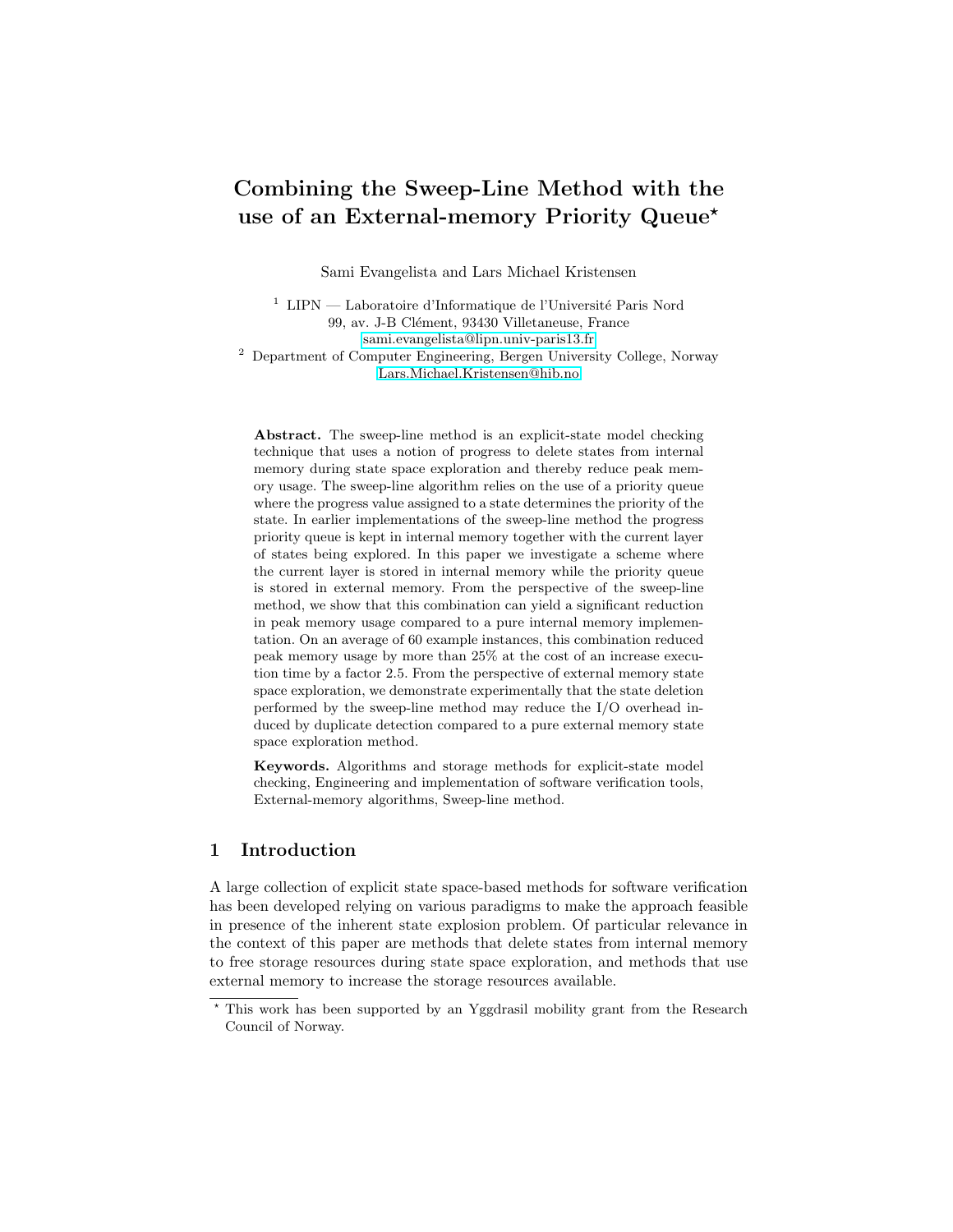Deleting states from memory during state space exploration to free storage resources is the paradigm underlying state caching [\[13\]](#page-17-0), the to-store-or-not-store method [\[3\]](#page-16-0), and the sweep-line method [\[5\]](#page-16-1). The basic idea of the sweep-line method is to exploit a notion of progress exhibited by many systems. Exploiting progress makes it possible to explore all reachable states while storing only small fragments of the state space in internal memory at a time. This means that the peak memory usage is reduced. Progress in a system can originate from, e.g., phases in a transaction protocol, sequence numbers, control flow, and retransmission counters. The foundation of the sweep-line method has been developed in several papers [\[5,](#page-16-1)[15,](#page-17-1)[10\]](#page-16-2) and the method has been implemented in the ASAP verification platform [\[19\]](#page-17-2) and the LoLA tool [\[17\]](#page-17-3). The sweep-line method has been applied for the software verification, in particular in the domain of protocols [\[11,](#page-16-3)[12](#page-16-4)[,14](#page-17-4)[,18\]](#page-17-5).

Increasing the resources available for storing the set of visited states is the paradigm underlying external memory model checking algorithms. Checking whether a newly encountered state has already been explored (i.e., performing duplicate detection) then ultimately involves costly I/O operations. Most external memory algorithms are based on the idea of *delayed duplicate detec*tion: duplicate detections are not interleaved with state explorations but instead grouped together to reduce  $I/O$  overhead. From an  $I/O$  perspective this replaces multiple "random" accesses by a single file scan. Breadth-first search [\[6\]](#page-16-5) is a typical exploration algorithm that can be efficiently coupled with that strategy. Another approach to reducing the I/O overhead of duplicate detection is to use partitioning [\[2\]](#page-16-6) and store the set of currently visited states (and unprocessed states) in a set of files (e.g., one file for each partition). A single partition is then loaded into memory at a time. When no more processing is possible for the currently loaded partition, it is moved to disk and another partition is loaded into memory for processing. Both the breadth-first and partitioning approaches will be compared to our new algorithm in this paper.

The primary contribution of this paper is the idea of combining the sweep-line method with the use of external memory, and to conduct an extensive experimental evaluation based on an implementation in the ASAP platform [\[19\]](#page-17-2). Our experimental results show that our approach can be viewed as both an improvement of the sweep-line method (reducing peak memory usage) and of external memory algorithms (reducing I/O overhead). A secondary contribution is the identification and experimental evaluation of an external memory priority queue [\[4\]](#page-16-7) in the context of explicit state model checking. Our algorithm can also be viewed as a state space partitioning algorithm that uses the progress notion of the sweep-line method to partition the state space, but this partitioning is used internally in the external memory priority queue in contrast to the explicit partitioning approach [\[2\]](#page-16-6). We thus do not have to deal with it explicit in contrast to other external memory model checking algorithms.

Outline. In Sect. [2,](#page-2-0) we introduce the required background on the sweep-line method and external memory algorithms, and we present some initial experimental results that made us pursue the combination of the sweep-line method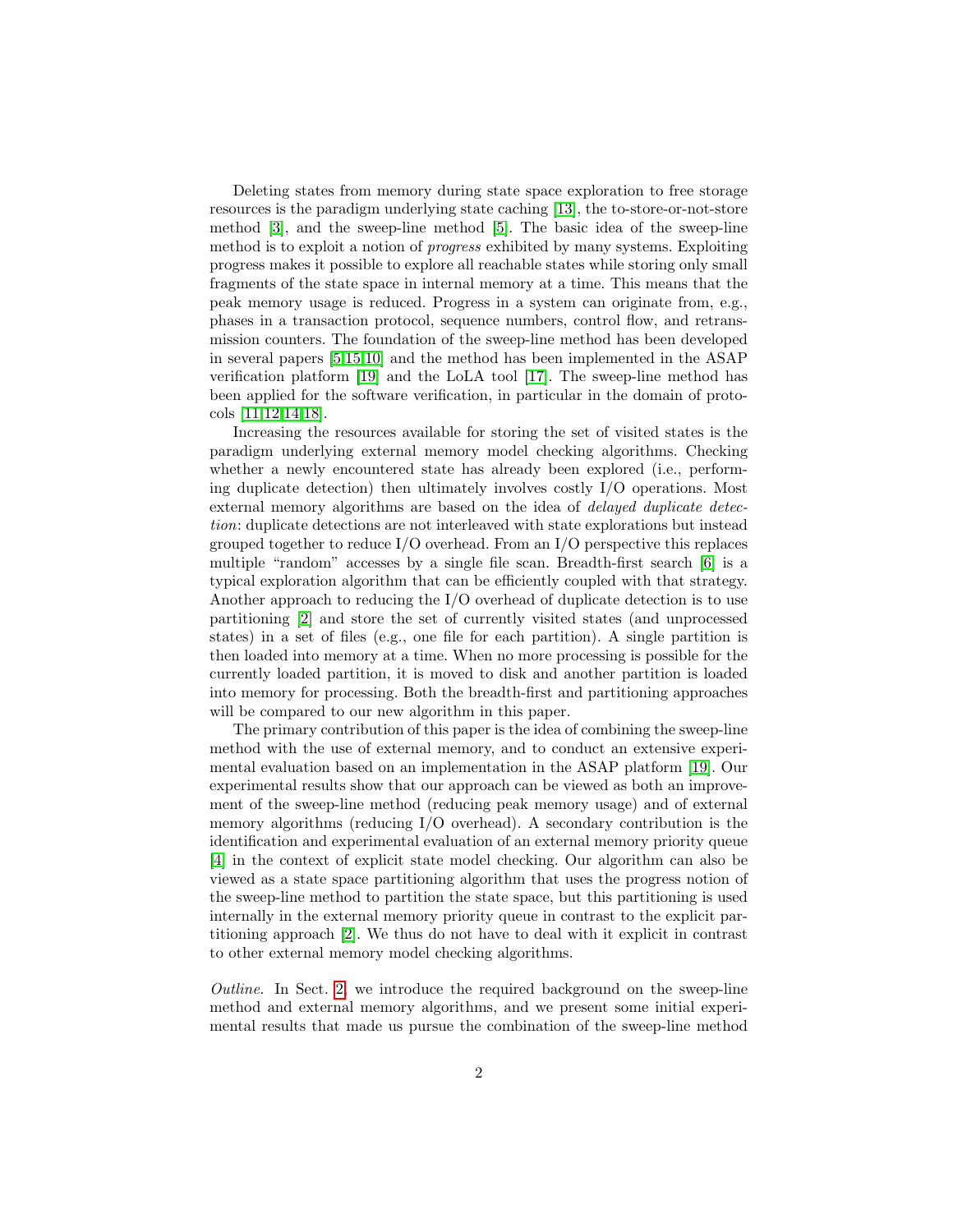with the use of an external memory priority queue. In Sect. [3](#page-5-0) we present the sweep-line algorithm that uses external memory, the data structure used to realise the priority queue in external memory, and we give a theoretical analysis of the I/O complexity of the algorithm. Section [4](#page-10-0) presents the results from the experimental evaluation of our algorithm. Finally, in Sect. [5,](#page-15-0) we sum up the conclusion and discuss future work. The reader is assumed to be familiar with the basic ideas of explicit state space exploration methods.

# <span id="page-2-0"></span>2 The Sweep-line Method and Motivation

For the presentation, we assume a universe of system states  $S$ , an initial state  $s_0 \in \mathcal{S}$ , and a successor function  $succ : \mathcal{S} \to 2^{\mathcal{S}}$ . We want to explore the state space implied by these parameters, i.e., the triple  $(R, E, s_0)$  such that  $R \subset S$  is the set of *reachable states* and  $E \subseteq R \times R$  is the set of *edges* defined by:

$$
R = \{s_0\} \cup \{ s \in S \mid \exists s_1, \dots, s_n \in S \text{ with } s = s_n \land \forall i \in \{0, \dots, n-1\} : s_{i+1} \in succ(s_i) \}
$$
  

$$
E = \{ (s, s') \in R \times R \mid s' \in succ(s) \}
$$

The progress exploited by the sweep-line method is formalised by providing a progress measure as defined below.

Definition 1 (Progress Measure). A progress measure is a tuple  $\mathcal{P} =$  $(0, \subseteq, \psi)$  such that O is a set of **progress values**,  $\subseteq$  is a total order on O, and  $\psi : \mathcal{S} \to O$  is a progress mapping. P is monotonic if  $\forall (s, s') \in E : \psi(s) \sqsubseteq$  $\psi(s')$ . Otherwise, P is non-monotonic  $\square$ 

A progress mapping implies a partition of edges upon progress edges marking a system step that increase the progress value (i.e., edges  $(s, s')$  with  $\psi(s) \sqsubset \psi(s')$ ); stationary edges connecting states having the same progress value; and regress edges that decrease the progress value (i.e., edges  $(s, s')$  with  $\psi(s') \sqsubset \psi(s)$ ).

The progress measure used by the sweep-line method can either be obtained based on a structural analysis of the model or it can be provided by the user/analyst based on knowledge about the modelled system. It is important to note that the sweep-line method can use any mapping from states to progress values. In particular, there is no proof obligation associated with a provided progress measure for the sweep-line method to work.

The operation of the sweep-line method is illustrated in Fig. [1](#page-3-0) which depicts a generic snapshot during state space exploration. The progress mapping partitions the state space into layers where all states in a given layer shares the same progress values. State space exploration starts from the initial state  $s_0$  and states are processed (i.e., successor states calculated) in a least-progress first-order using a priority queue to store states that are still to be processed. At any given moment, the state space being explored is divided into three regions: *past layers* (where all states have been processed), *current layer*, and *future layers*. The heuristic assumption underlying the sweep-line method is that the system makes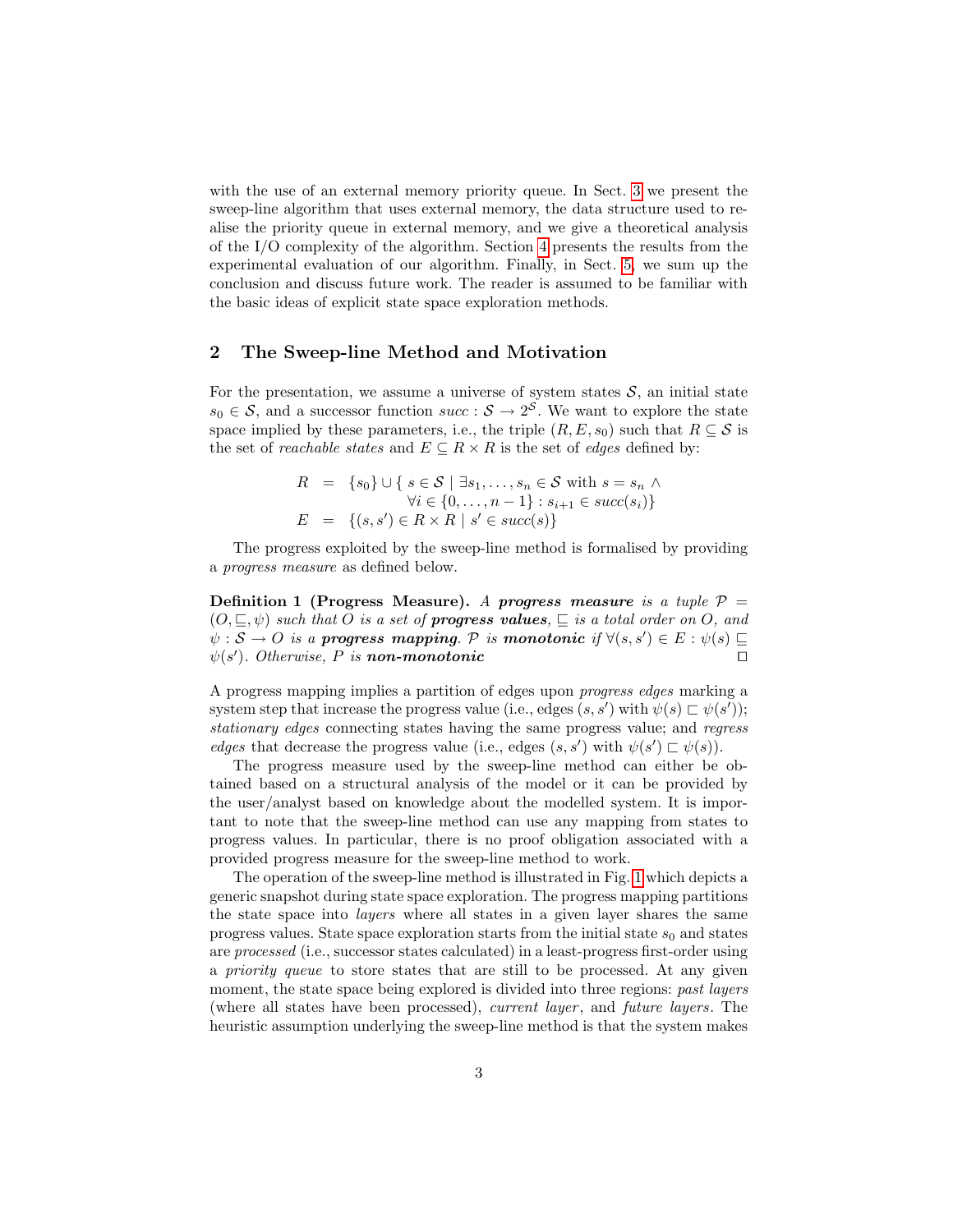

<span id="page-3-0"></span>Fig. 1. Snapshot illustrating basic principle of sweep-line state space exploration.

progress which means that no states in future layers will have edges going back to states in the current or past layers. This means that once all states in the current layer  $n$  have been processed, then these can be deleted from memory, and the states in layer  $n+1$  can now be processed. This heuristic assumption is indeed valid if the progress measure used in monotonic (which can be checked on-the-fly during the state space exploration). If the progress measure is nonmonotonic, i.e., there exists regess edges leading from a state  $s$  to a state  $s'$ such that the progress value of  $s$  is larger than the progress value of  $s'$ , then the sweep-line method will mark  $s'$  as *persistent* which means that it can never be deleted again. The sweep-line method then uses multiple explorations (called sweeps) of the state space where new persistent states added in the current sweep are used as roots in the subsequent sweep. In case of non-monotonic progress measures, the sweep-line method may therefore explore parts of the state space multiple times. As proved in [\[15\]](#page-17-1), complete state space coverage and termination is guaranteed.

Peak memory usage is reduced with the sweep-line method compared to conventional state space exploration due to the fact that states in past layers are not stored in memory. The actual peak experienced with the use of the sweepline method is influenced by the number of states in each layer, the number of states generated in future layers, and the number of persistent states. A heuristic for getting a low peak memory usage is to keep the layers small and also ensure locality so that not too many states are pushed into future layers as these also need to be stored in memory. The initial hypothesis underlying the work presented in this paper was that in many cases the individual layers contains few states, but a substantial number of the states stored in memory are states in future layers that will not be processed until much later in the state space exploration. It would therefore be potentially useful to store the states in future layers in external memory instead of internal memory.

To initially investigate this hypothesis, we report below on some statistics we collected using the ASAP [\[19\]](#page-17-2) verification tool. We ran the sweep-line algorithm on a number of models from the BEEM database [\[16\]](#page-17-6) and recorded for each run: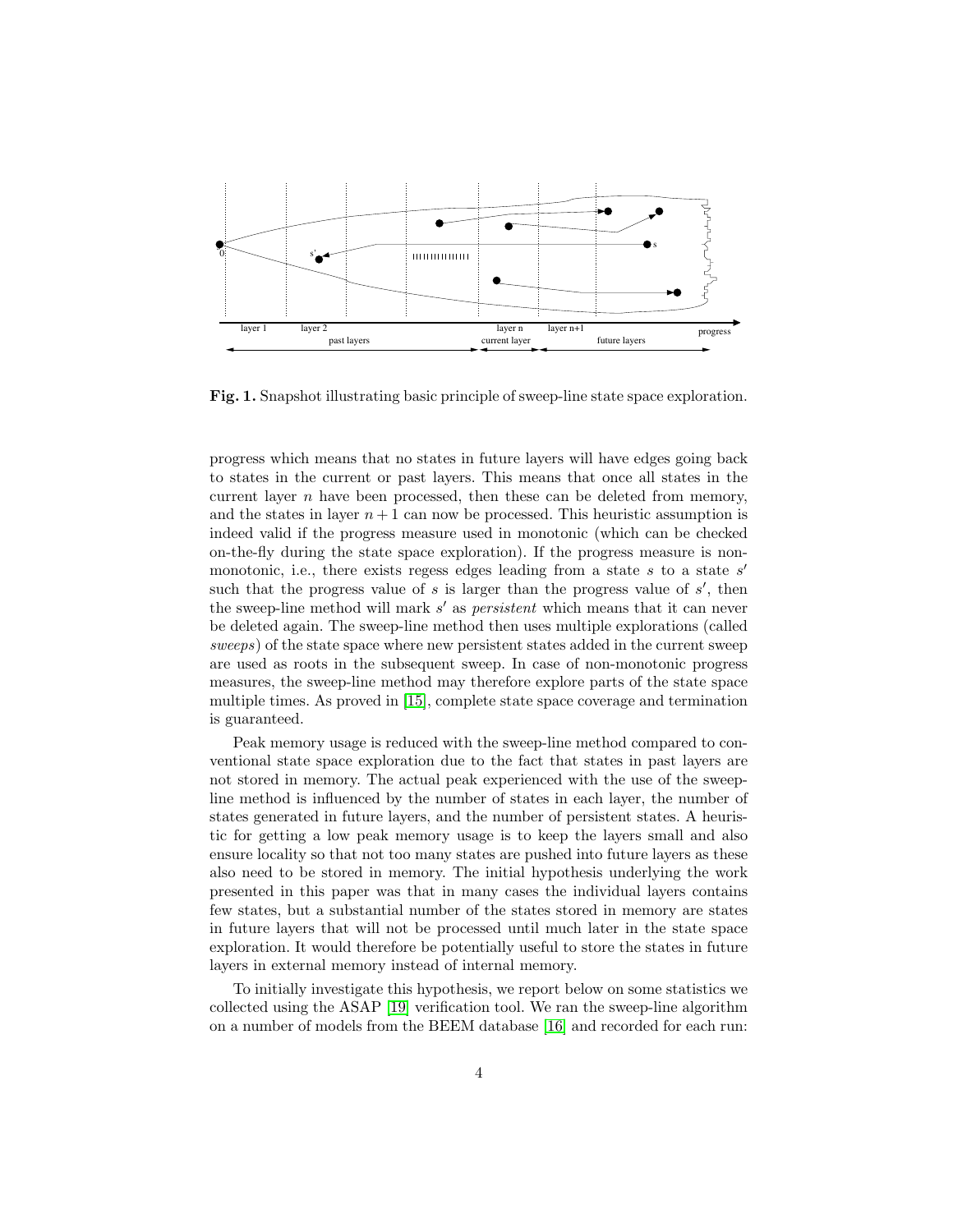

<span id="page-4-1"></span>Fig. 2. Measuring memory usage of the sweep-line algorithm.

- $M_{c+p+f}$  The peak memory usage during the state space exploration<sup>[1](#page-4-0)</sup>.
- $M_{c+p}$  The peak memory usage when not counting states in future layers. –  $M_c$  – The peak memory usage when not counting states in future layers and persistent states in past layers.

Hence,  $M_{c+p}$  is insensitive to the quantity of states in future layers while  $M_c$ is also insensitive to the quantity of persistent states found so far. Obviously it holds that  $M_{c+p+f} > M_{c+p} > M_c$ .

We have plotted on Fig. [2,](#page-4-1) the values  $M_{c+p}$  and  $M_c$  for a number of models. Both values are expressed relatively to  $M_{c+p+f}$  which is given a value of 1. For instance, for model **pgm** protocol.8, we have  $M_{c+p} \approx M_c \approx 0.11 \cdot M_{c+p+f}$ . Table [1](#page-5-1) also gives, for each of these models, the proportion of regress (Reg.), forward (Fwd.) and stationary (Sta.) edges. Figure [2](#page-4-1) shows that there is indeed some room for improvement. For example, the state space of model needham.4 has  $6,525,019$  states. The progress measure used is very successful in clustering the state space as attested by the fact that the largest layer only contains 420 states. However, the peak memory usage of the algorithm still reaches 1, 339, 178 states and since the state space does not have any regress edge, this means that a huge proportion of states memorised by the algorithm are states belonging to future layers that will not be processed immediately. Moreover, the distribution of edges indicates that even in the extreme case where we only keep in memory the states of the current layer (i.e., with a peak memory usage of 420 states), only 30.5% of the edges will generate an I/O since 69.5% of edges connects states

<span id="page-4-0"></span> $1$  Throughout this paper, we will use as a memory usage measure the number of states present in memory at a given step rather than actual memory sizes. This is due to implementation issues that prevent us from easily measuring memory usage during a run. Moreover, this measure has the advantage of being implementation independent.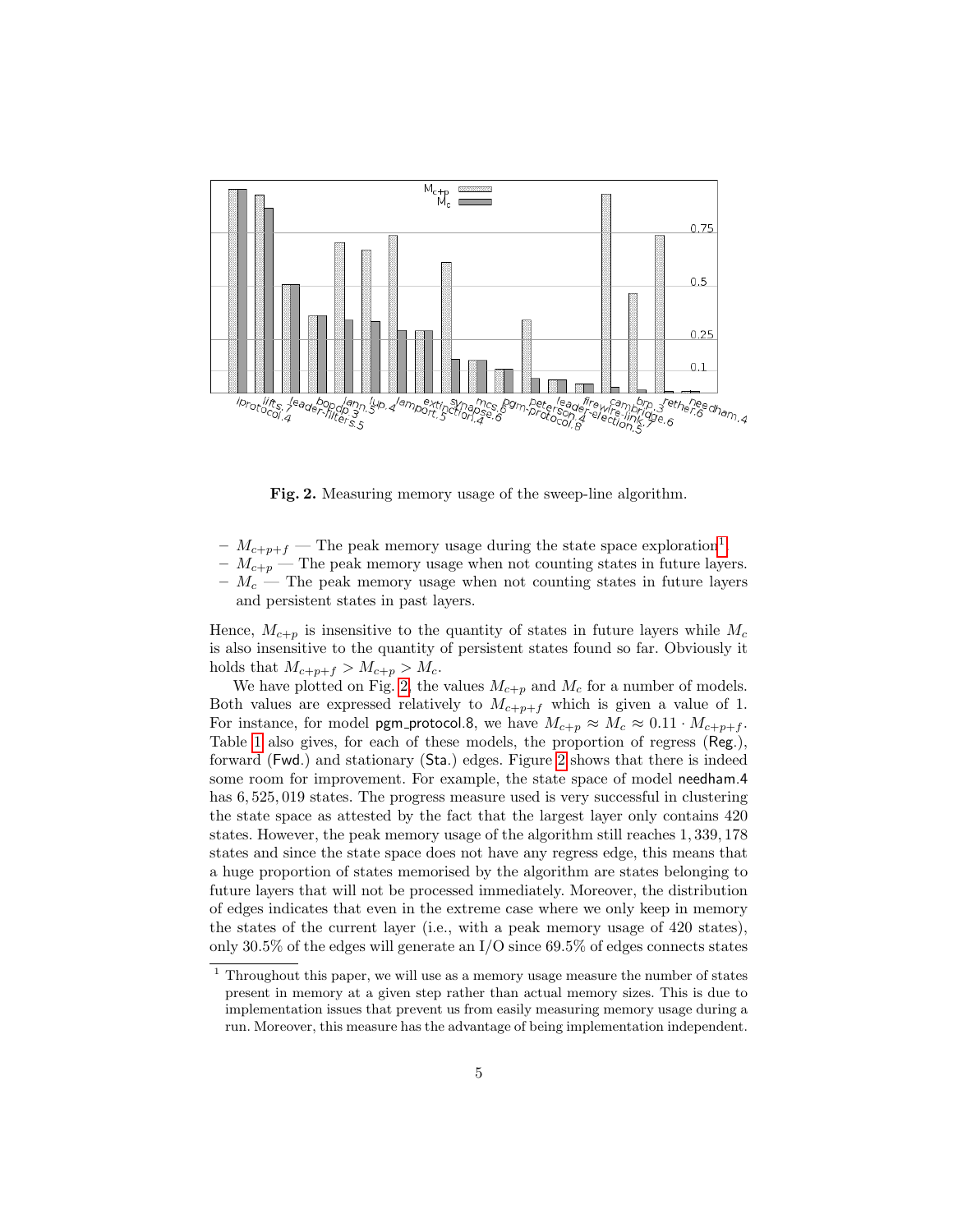<span id="page-5-1"></span>

| Model                                         |      | Edges                       |                              | Model            |          | Edges                       |      |
|-----------------------------------------------|------|-----------------------------|------------------------------|------------------|----------|-----------------------------|------|
|                                               | Reg. | Fwd.                        | Sta.                         |                  | Reg.     | Fwd.                        | Sta. |
| bopdp.3                                       |      | $0.0\%$ 27.6 $\%$ 72.4 $\%$ |                              | leader_filters.5 | $0.0 \%$ | $9.1\%$ 90.9 %              |      |
| brp.3                                         |      | $3.3\%$ 38.6 $\%$ 58.1 $\%$ |                              | lifts.7          |          | $0.5\%$ 2.4 % 97.1 %        |      |
| cambridge.6                                   |      |                             | 3.5 $\%$ 39.8 $\%$ 56.7 $\%$ | $\mu_{\rm D}$ .4 |          | 17.3 % 82.7 % 0.0 %         |      |
| extinction.4                                  |      | $0.0\%$ 22.5 % 77.5 %       |                              | mcs.6            |          | $0.0\%$ 40.2 % 59.8 %       |      |
| firewire_link.7                               |      | $0.0\%$ 13.4 % 86.6 %       |                              | needham.4        |          | $0.0\%$ 30.5 % 69.5 %       |      |
| iprotocol.4                                   |      |                             | $0.0\%$ 2.4 \% 97.6 \%       | peterson.4       |          | $1.8\%$ 46.7 % 51.5 %       |      |
| lann.5                                        |      |                             | $2.0\%$ 17.3 $\%$ 80.7 $\%$  | pgm_protocol.8   |          | $0.0\%$ 27.9 $\%$ 72.1 $\%$ |      |
| lamport.5                                     |      |                             | 2.9 % 19.4 % 77.6 %          | rether.6         |          | $5.5\%$ 47.4 $\%$ 47.1 $\%$ |      |
| leader_election.5 $0.0\%$ 29.9 $\%$ 70.1 $\%$ |      |                             |                              | synapse.6        |          | 14.7 % 60.7 % 24.6 %        |      |

Table 1. Edge distribution for the models of Fig [2.](#page-4-1)

within the same layer and that should be simultaneously present in memory. Note that this distribution is somehow surprising since we would expect from the small layer sizes to instead have a large majority of forward edges.

The initial investigations reported above indicated that states stored in future layers can be a main determining factor in terms of peak memory usage and that storing future layers instead in external memory would be beneficial (Fig. [2\)](#page-4-1). Furthermore, compared to a pure external memory state space exploration algorithm, the deletion of states in the past layers would potentially be able to reduce the I/O overhead as there would be fewer states for which duplicate detection needs to be performed (Table [1\)](#page-5-1). The latter is certainly the case when the progress measure is monotonic, and in case of non-monotonic progress measure the I/O overhead may be reduced in cases where there are not too many states being re-explored.

### <span id="page-5-0"></span>3 Using an External Memory Priority Queue

We introduce in this section a new algorithm that combines the sweep-line method with the use of external memory. Details are also given on the external priority queue data structure we use, as this represents a central component of our algorithm. Moreover, the description of this data structure is required to have a better insight on the I/O complexity of our algorithm which is examined in the last part of this section.

#### 3.1 Description of the Algorithm

Algorithm [1](#page-6-0) presents a sweep-line algorithm that uses an external priority queue Q to store future layers and persistent states. The algorithm maintains the following data structures:

– The disk files  $AP$ , P, and  $\mathcal{NP}$  contain, respectively, the set of all persistent states found so far; the set of persistent states discovered by the current sweep; and the set of new persistent states obtained by making the difference of the two first ones.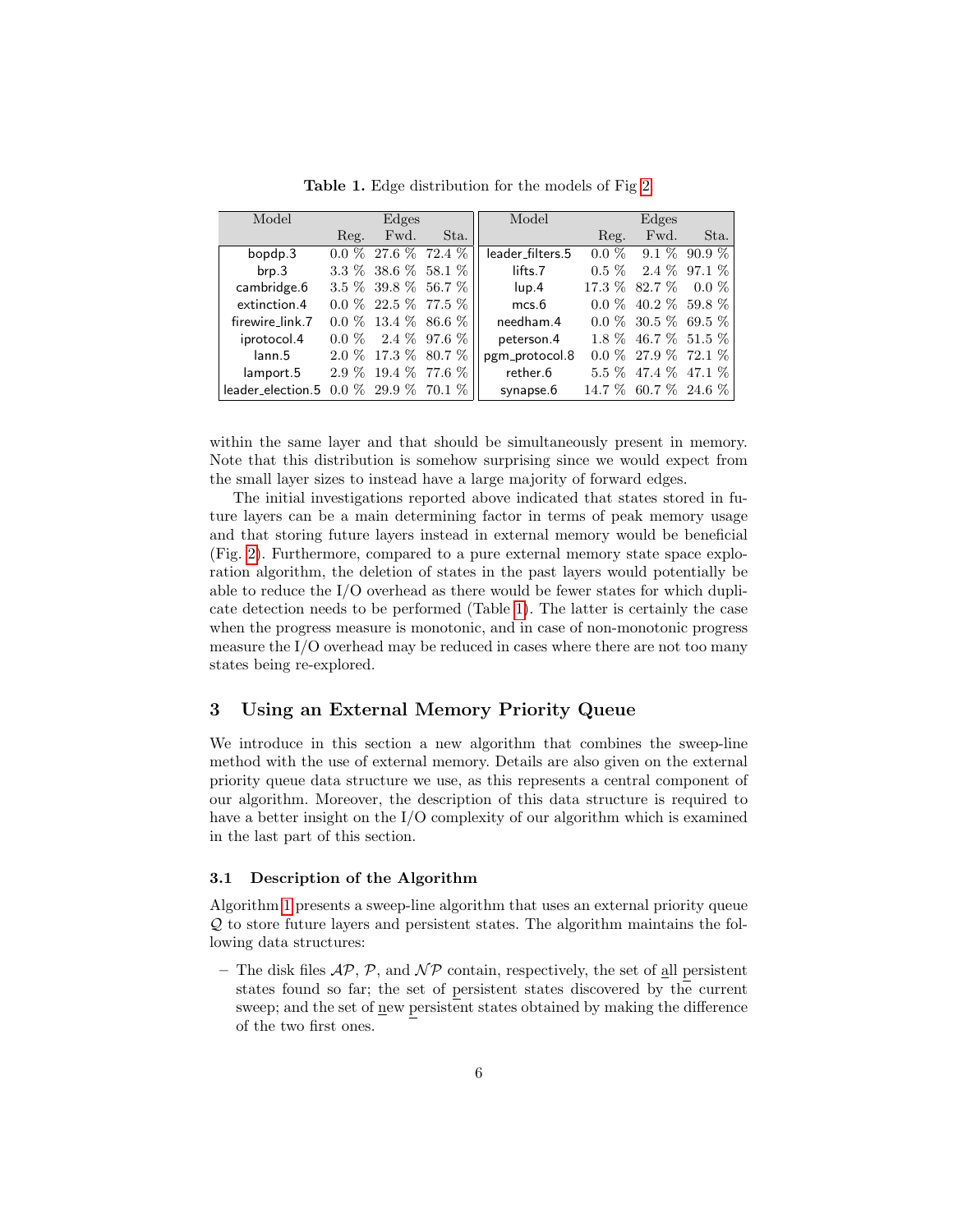Algorithm 1 A sweep-line algorithm designed for external memory priority queues

<span id="page-6-0"></span>

|                 | 1. procedure externalSweep is            |     | 19. <b>procedure</b> detectNewPersistent is          |  |  |
|-----------------|------------------------------------------|-----|------------------------------------------------------|--|--|
| 2:              | $AP := \emptyset$                        | 20: | $\mathcal{NP} := \mathcal{P} \setminus \mathcal{AP}$ |  |  |
| 3:              | $\mathcal{Q} := \{s_0\}$                 |     | 21: $AP := AP \cup NP$                               |  |  |
| $\frac{1}{4}$ : | while $\mathcal{Q} \neq \emptyset$ do    |     | 22: $Q := \emptyset$                                 |  |  |
| 5:              | sweep ()                                 |     | 23: for $s \in \mathcal{NP}$ do                      |  |  |
| 6:              | $detectNewPersistent$ ()                 | 24: | $\mathcal{Q} := \mathcal{Q} \cup \{s\}$              |  |  |
|                 | 7. procedure <i>sweep</i> is             |     | 25: procedure expandLayer is                         |  |  |
| 8:              | $\mathcal{P} := \emptyset$               | 26: | while $\mathcal{U} \neq \emptyset$ do                |  |  |
| 9:              | while $\mathcal{Q} \neq \emptyset$ do    | 27: | pick and delete s from $\mathcal U$                  |  |  |
| 10:             | $\mathcal{H} := \emptyset$               | 28: | for $s' \in succ(s)$ do                              |  |  |
| 11:             | $\mathcal{U} := \emptyset$               | 29: | if $\psi(s') = \psi(s)$ then                         |  |  |
| 12:             | $\phi := minPropress(\mathcal{Q})$       | 30: | if $s' \notin H$ then                                |  |  |
| 13:             | while $\phi = minPropress$ (Q) do        | 31: | $\mathcal{H} := \mathcal{H} \cup \{s'\}$             |  |  |
| 14:             | $s := deleteMin(\mathcal{Q})$            | 32: | $\mathcal{U} := \mathcal{U} \cup \{s'\}$             |  |  |
| 15:             | if $s \notin \mathcal{H}$ then           | 33: | else if $\psi(s') \sqsubset \psi(s)$ then            |  |  |
| 16:             | $\mathcal{H} := \mathcal{H} \cup \{s'\}$ | 34: | $\mathcal{P} := \mathcal{P} \cup \{s'\}$             |  |  |
| 17:             | $\mathcal{U} := \mathcal{U} \cup \{s'\}$ | 35: | else                                                 |  |  |
| 18:             | expandLayer()                            | 36: | $\mathcal{Q} := \mathcal{Q} \cup \{s'\}$             |  |  |

- An internal memory hash table  $H$  contains, during a sweep, states of the currently processed layer and a set  $\mathcal{U} \subseteq \mathcal{H}$  contains states to be processed by the algorithm. Both are present in internal memory.
- $-$  An external memory priority queue  $\mathcal{Q}$  stores, during a sweep, states in future layers. This structure also has some internal memory part as described later in this section.

The main procedure alternates between sweeps exploring the state space and detection of new persistent states. A sweep may indeed find new persistent states through the exploration of regress edges and the purpose of procedure detectNewPersistent is to determine whether these are actually new or have already been found during previous sweep(s). This set of new persistent states,  $N\mathcal{P}$ , is computed by removing all persistent states found during previous sweeps  $(\mathcal{AP})$  from the set of persistent states discovered during the last sweep  $(\mathcal{P})$ . It is then inserted into  $\mathcal{AP}$  and all its elements put in the priority queue  $\mathcal Q$  to serve as root states during the next sweep. The difference of the two sets can be efficiently implemented by first loading  $P$  into  $H$ , and then reading states from  $\mathcal{AP}$  one by one to remove them from the table. If  $\mathcal P$  is too large to fit in memory an alternative is to first sort the states in  $P$  which can be done efficiently in  $\mathcal{O}(N \cdot log_2 N)$  I/O operations [\[1\]](#page-16-8) and then merge the two files.

An iteration of procedure sweep first loads in an internal memory hash table  $H$  all states of  $Q$  sharing the same minimal progress value. These states are also added to  $U$  to be processed by procedure *expandLayer*. Once this procedure has finished, sweep can terminate if the priority queue has been emptied or otherwise move to the next layer.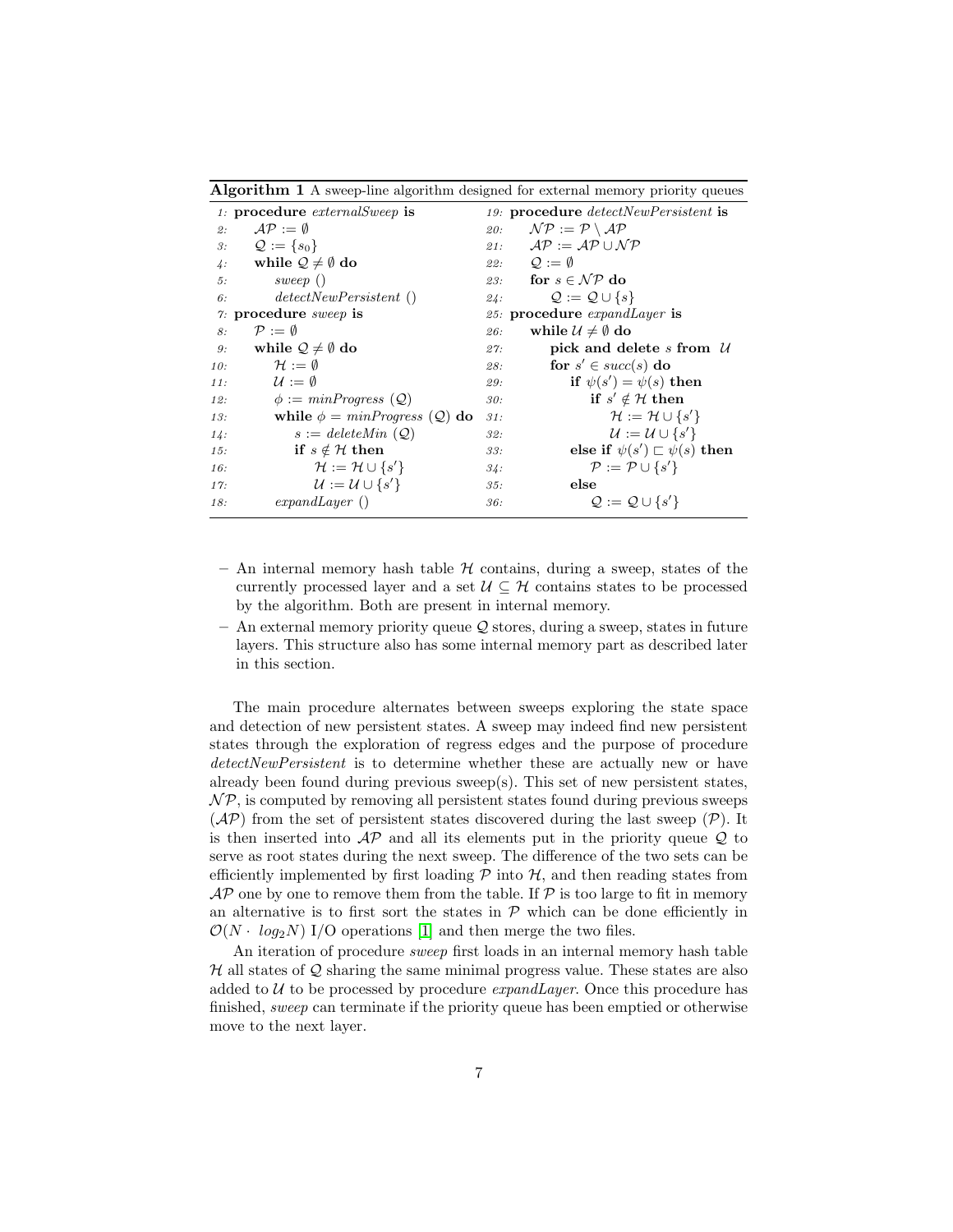Procedure expandLayer works as a basic exploration algorithm operating on a queue of unprocessed states  $\mathcal U$  and storing visited in an hash table  $\mathcal H$ . The only difference is that when a state  $s'$  has a different progress value than the one of the state s it is generated from, s' is put in the priority queue  $Q$  if it belongs to a future layer or in the set of persistent set  $P$  if it belongs to a past layer.

#### <span id="page-7-1"></span>3.2 External Priority Queue Data Structure

A priority queue is a data structure that must support two operations: an insert operation; and a  $deleteMin$  operation that removes and returns from a queue the smallest state (i.e., with the smallest progress measure in our case).

We use an external data structure introduced in [\[4\]](#page-16-7). The structure is described in Section 3.1 of the referenced article. Our choice is mainly motivated by the simplicity of this data structure and the fact that it achieves a nearly optimal I/O complexity. This priority queue is a two level data structure with smallest states being kept in internal memory and others in external memory. Figure [3](#page-7-0) is a graphical representation of its organisation. The internal part can be implemented with any data structure that efficiently supports insert, deleteMin and  $deleteMax$  operations. For instance, a balanced binary tree matches these requirements and we will assume this choice hereafter. The internal memory part is split in two parts: one balanced tree  $\mathcal{T}_{ins}$  storing states put in the queue via the *insert* operation and one balanced tree  $\mathcal{T}_{del}$  used as a buffer to store the last states read from external memory and filled in by the  $deleteMin$  operation. It is an invariant property that a state stored in external memory cannot be smaller than a state stored in internal memory (in  $\mathcal{T}_{ins}$  or  $\mathcal{T}_{del}$ ).



<span id="page-7-0"></span>Fig. 3. Organisation of the external memory priority queue with  $\mu = 3$ . Dashed arrows indicate operations triggered when tree  $\mathcal{T}_{ins}$  reaches the bound of T states: merging of the 3 files of level 1 in an available slot of level 2 (op. 1), same operation for level 0 merged into a newly available slot of level 1 (op. 2), and write of the B largest states of  $\mathcal{T}_{ins}$  in the first slot of level 0 (op. 3).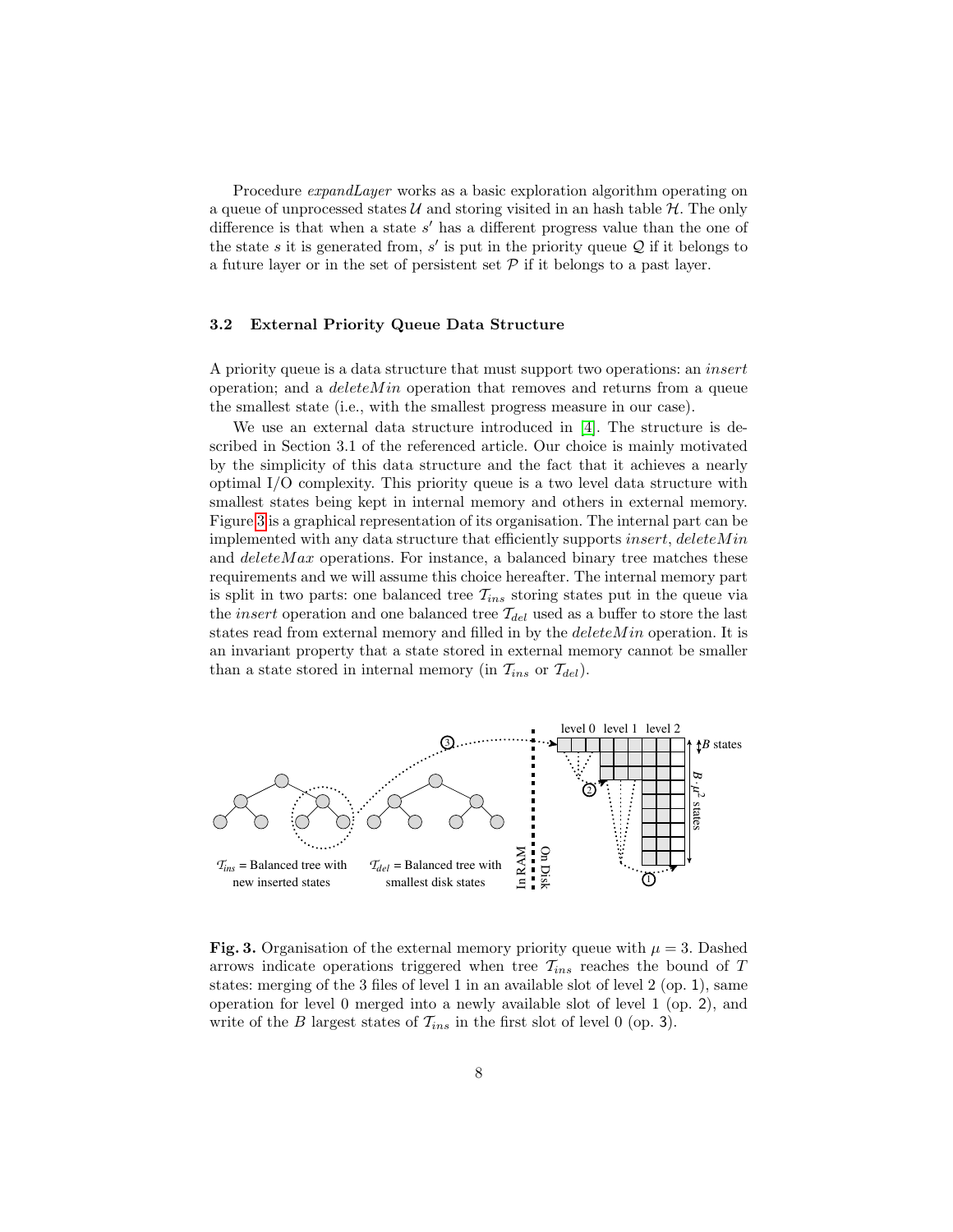The *insert* operation puts the new state in  $\mathcal{T}_{ins}$ . If the size of  $\mathcal{T}_{ins}$  exceeds a specified threshold denoted  $T$ , we remove the  $B$  largest states from this tree and write them into a new disk file as described below.

The *deleteMin* operation removes and returns the smallest state kept in internal memory in one of the two balanced trees  $\mathcal{T}_{ins}$  or  $\mathcal{T}_{del}$ . If the state is taken from  $\mathcal{T}_{del}$  the deletion can then trigger disk accesses as described below.

Let us now describe the organisation of the external memory part of this data structure. It consists of an array of disk files. Each disk file is a sorted list of states, the smallest state first. This array is organised in levels. Each level consists of  $\mu$  disk files: level 0 contains files  $0, \ldots, \mu - 1$ , level 1 contains files  $\mu, \ldots, 2 \cdot \mu - 1$  and so on. Following an *insert* operation, we may have to write B sorted states to a disk file of level 0. If there is no free slot at this level, all files of level 0 are merged resulting in a new sorted list that is written to a disk file of level 1. If level 1 is also full, we first have to merge level 1 into a new disk file of level 2 and so on. Hence, a disk file of level  $l \geq 0$  always contains at most  $B \cdot \mu^l$ states. The next unprocessed  $K$  states (i.e., to be removed from the queue via the  $deleteMin$  operation) of every file are kept in internal memory in the binary tree  $\mathcal{T}_{del}$ . If, following a *deleteMin* operation,  $\mathcal{T}_{del}$  does not contain anymore any state of a specific disk file, the  $K$  next states of this file are read and inserted in  $\mathcal{T}_{del}$ . The correctness of *deleteMin* stems from the fact that (1) files are sorted and (2) all the smallest unprocessed state stored in external memory are in  $\mathcal{T}_{del}$ .

The dashed arrow of Fig. [3](#page-7-0) describes the operation sequence performed after a state insertion. If the memory tree become full, i.e., contains T states after the insertion, the largest  $B$  states must be sorted and written in a disk file associated with a slot of level 0. Since this level is full, we first have to merge its slots in a slot of level 1, which for the same reason implies to merge the slots of level 1 in the last slot of level 2 which is free (arrow 1). We can then merge level 0 in the first slot freed by the previous operation (arrow 2) and finally write the B largest states of  $\mathcal{T}_{ins}$  in the first slot of level 0 (arrow 3).

This data structure occupies at most  $T + K \cdot f$  states in internal memory where f is the maximal number of disk files simultaneously in use (T for  $T_{ins}$  and  $K \cdot f$  for  $\mathcal{T}_{del}$ ). Although f is theoretically unbounded, it grows logarithmically, hence it is not a problem in practise.

#### 3.3 I/O complexity

We now examine the I/O complexity of our algorithm.

**Theorem 1.** Let  $F$  be the number of forward edges,  $P$  be the number of per-sistent states computed by Alg. [1](#page-6-0) (i.e., set  $AP$ ) and w be the number of sweeps performed by the algorithm (i.e., calls to procedure sweep). Algorithm [1](#page-6-0) with the external priority queue data structure presented in Sect. [3.2](#page-7-1) and parametrised by levels of size  $\mu$  and an internal memory buffer of size  $B$  performs at most  $P \cdot (w+2) + w \cdot F \cdot 2 \cdot \log_{\mu} \left(\frac{F}{B} + 1\right)$  state I/Os.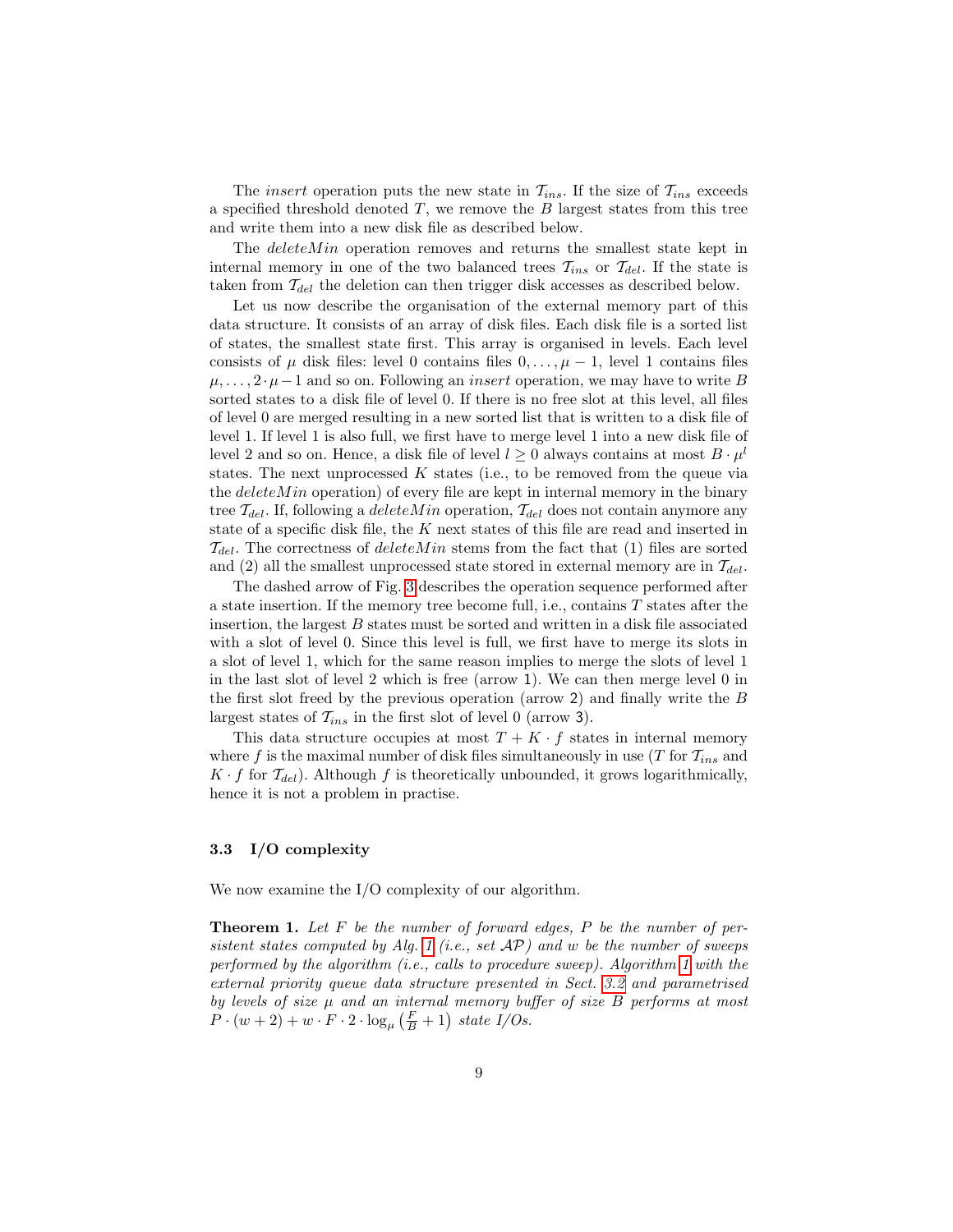*Proof.* A persistent state is read and written once in  $\mathcal{NP}$ . It is then read from  $\mathcal{AP}$  during each subsequent call to procedure *detectNewPersistent* (invoked once for every sweep). This procedure thus performs at most  $P \cdot (w + 2)$  state I/Os.

Since only forward edges generate states put in the priority queue  $Q$ , the size of this structure is bounded by  $F$ . The largest level containing disk files is the smallest integer  $l^m$  satisfying:  $\mu \cdot \sum_{i \in [0..l^m]} \mu^i \cdot B \geq F$  where  $\mu^i \cdot B$  denotes the number of states stored in each disk file of level *i*. Since  $\sum_{i \in [0..l^m]} \mu^i = \frac{\mu^{l^m+1}-1}{\mu-1}$ , it follows that  $\mu \cdot \frac{\mu^{m+1}-1}{\mu-1} \geq \frac{F}{B}$  and that  $l^m \geq \log_{\mu} \left( \frac{F}{B} \cdot \frac{\mu-1}{\mu} + 1 \right) - 1$ . Now let  $l = \log_{\mu} \left( \frac{F}{B} + 1 \right) - 1 > l^m$ . The destination state of a forward edge is written once in a file of level 0 and then due to level merging, it can be moved  $l$  times from any level  $i \in \{0, \ldots, l-1\}$  to level  $i+1$ . This implies at most  $2 \cdot (l+1)$ I/Os per state. Since each sweep performed by the algorithm can explore all the F forward edges, it follows that the overall number of state I/Os performed to maintain the priority queue is bounded by  $w \cdot F \cdot 2 \cdot \log_{\mu} \left( \frac{F}{B} + 1 \right)$  $\Box$ 

For the sake of comparison, we give in Table [2](#page-9-0) the I/O complexity of two other external memory algorithms: BFS<sup>ext</sup>, the external memory breadth-first search from [\[6\]](#page-16-5) and PART, a state space partitioning based algorithm from [\[2\]](#page-16-6).

|                                                                             | Algorithm          | Source | State I/Os bound                                                                                         |  |  |  |
|-----------------------------------------------------------------------------|--------------------|--------|----------------------------------------------------------------------------------------------------------|--|--|--|
|                                                                             | BFS <sub>ext</sub> | 6      | $\overline{S}\cdot(1+h)$                                                                                 |  |  |  |
|                                                                             | PART               | [2]    | $S\cdot(1+C^{max})$                                                                                      |  |  |  |
|                                                                             | SL <sup>ext</sup>  |        | This work $\left  P \cdot (w+2) + w \cdot F \cdot 2 \cdot \log_u \left( \frac{F}{B} + 1 \right) \right $ |  |  |  |
| $S =$ states in the graph $C^m =$ max. over all partitions p of cross edges |                    |        |                                                                                                          |  |  |  |
| with a destination in $p$                                                   |                    |        |                                                                                                          |  |  |  |
| $F =$ forward edges                                                         |                    |        | $P =$ persistent states computed by Alg. 1                                                               |  |  |  |
|                                                                             |                    |        | $h =$ height of the graph $w =$ sweeps performed by Alg. 1                                               |  |  |  |

<span id="page-9-0"></span>Table 2. Comparison of I/Os bound of three external memory algorithms.

Using BFS<sup>ext</sup>, a state will be written once in external memory when first met, and then read once during each of the subsequent duplicate detections. Since the algorithm performs exactly one duplicate detection per BFS level, a state s will be read at most h times where h is the height of the graph, i.e., the number of BFS levels.

An important parameter for the I/O complexity of PART is the number of cross edges implied by the partitioning function mapping states to partitions. A cross edge is an edge linking to states belonging to different partitions. To give a better insight of its complexity we recall that the principle of algorithm PART is to cluster the state space using a partition function and to store each partition in a single disk file. During the exploration, only one partition is loaded in memory at a time. Any cross edge  $(s, s')$  visited by the algorithm is eventually followed by the reading of the disk file associated with the partition of  $s'$  to check whether  $s'$  is a new state or not. With this algorithm, a state will be written once in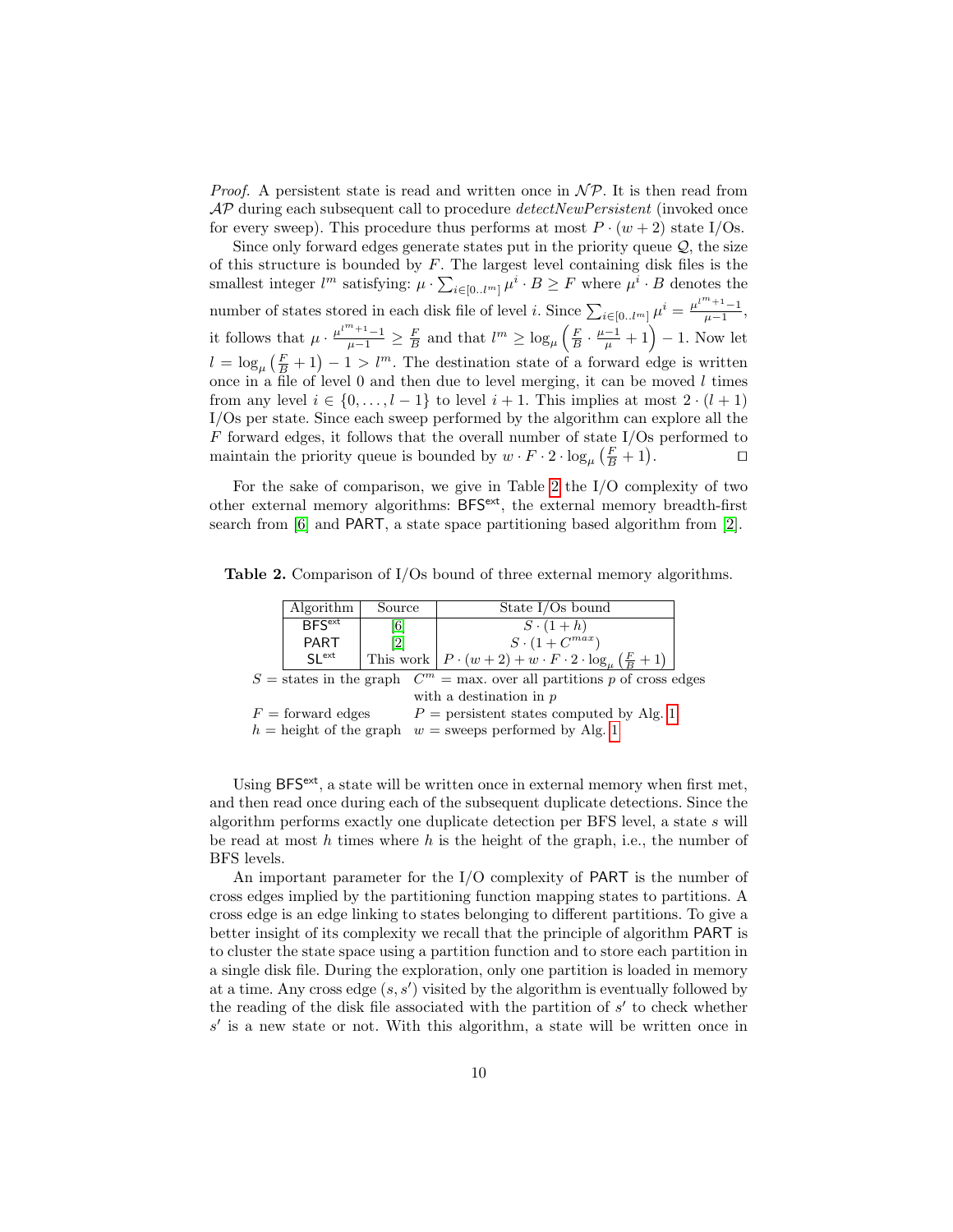external memory when first met and then read again each time the partition it is stored in is loaded in memory, hence at most  $C<sup>m</sup>$  times where  $C<sup>m</sup>$  is the maximum over all partitions  $p$  of cross edges with a destination in  $p$ .

In the case of  $BFS<sup>ext</sup>$ , the bound given is usually close to the number of I/Os actually performed while the practical I/O complexity of PART is in general much smaller than the theoretical bound we give here. The proportion of cross edges has nevertheless a large impact on its performance. Similarly, the bound of Algorithm [1](#page-6-0) may seem high at first sight since the number of sweeps performed by the algorithm is bounded by the number of regress edges. However, in practise,  $w$  is usually low, typically less than 10. This is precisely why the sweep-line method works well in practise for a wide range of models. First because the progress measure provided usually generates few regress edges. Second because it is very seldom that a single sweep identifies only one new persistent state which in turn means that the number of iterations performed is usually not correlated to the number of regress edges. Moreover, the upper bound we give here does not take into account caching effects that might further decrease the amount of disk accesses. This occurs when the destination state  $s$  of a forward edge is already present in  $T_{ins}$  when the edge is explored. Then the queue is unchanged.

# <span id="page-10-0"></span>4 Experimental Evaluation

We have implemented the external memory algorithm introduced in Sect. [3](#page-5-0) in the ASAP verification platform [\[19\]](#page-17-2) and experimented with models of the BEEM database [\[16\]](#page-17-6). We followed the procedure described in [\[8\]](#page-16-9) to automatically derive a progress measure from the full state space. Our progress measures project the state vector of the system to a subset of its components. This subset is selected with a heuristic that aims to limit the proportion of regress edges.

We compared our external algorithm (denoted  $SL<sup>ext</sup>$ ) to the internal memory sweep-line algorithm of [\[15\]](#page-17-1) (denoted SL) and to the external memory algorithms  $BFS<sup>ext</sup>$  [\[6\]](#page-16-5) and PART [\[2\]](#page-16-6) combined with the dynamic partitioning strategy we introduced in previous work [\[7\]](#page-16-10). For each model, we first ran  $SL$  and  $SL<sup>ext</sup>$ , and then BFS<sup>ext</sup> and PART giving them the same memory amount that was used by  $SL<sup>ext</sup>$ . The priority queue of  $SL<sup>ext</sup>$  has been parametrised as follows:  $\mu = 10, T = 20,000, B = 10,000$  and  $K = 1,000$ . We recall that the memory usage of the priority queue data structure is bounded by  $T + K \cdot f$  where f is the maximal number of files simultaneously in use. We also experimented with different comparable (wrt. memory usage) parameter configurations but since this had few consequences we selected the configuration above.

The 43 instances we selected all have between 1,000,000 and 50,000,000 states and each instance has from 1 to 6 progress measures. This selection resulted in 125 pairs (model instance, progress measure) analysed. Out of these 125 pairs we only kept those for which  $SL<sup>ext</sup>$  consumed significantly less memory than SL (selected to be 5 times less the consumption of SL) and leave out the other pairs. Keeping instances for which both algorithms consumed a comparable amount of memory would indeed not be relevant to study the performances of  $SL<sup>ext</sup>$  and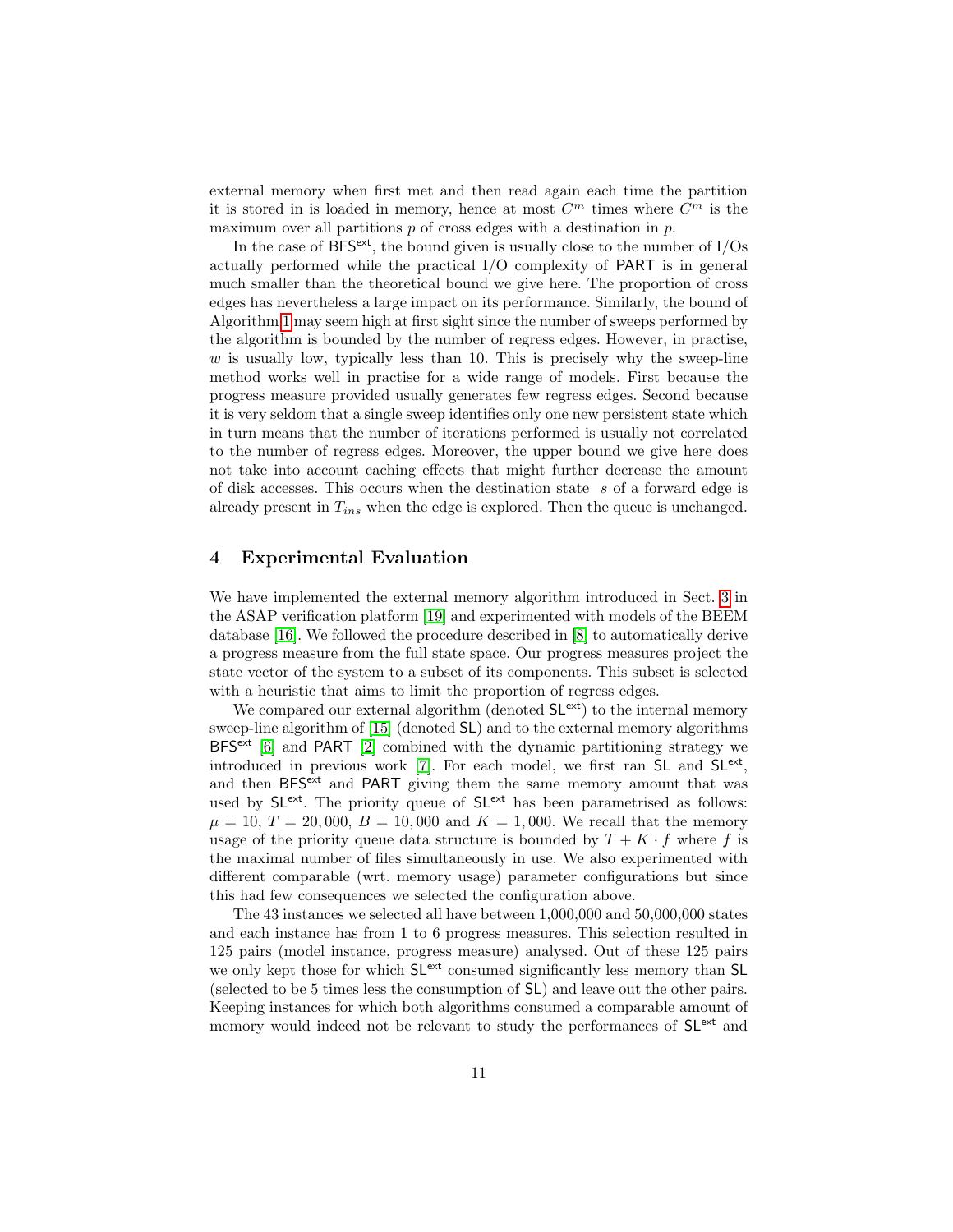|                      |               | Results of SL <sup>ext</sup> |         |              |             |          |          |
|----------------------|---------------|------------------------------|---------|--------------|-------------|----------|----------|
| Model                | <b>States</b> | Peak                         | Revisit |              | Edges       |          |          |
|                      |               | memory                       | factor  | Visited      | Reg.        | Fwd.     | Sta.     |
| bakery.6             | 11,845,035    | 30,119                       | 1.305   | 52,406,033   | $11.3\%$    | 51.0%    | 37.6%    |
| bopdp.7              | 15,236,725    | 32,244                       | 2.566   | 100,779,572  | $1.0\%$     | 37.6%    | 61.4\%   |
| brp.4                | 12,068,447    | 43,892                       | 1.122   | 27,752,570   | $1.1\%$     | $40.3\%$ | 58.6%    |
| cambridge.6          | 3,354,295     | 39,392                       | 12.360  | 106,771,249  | $3.5\%$     | 39.8%    | 56.7%    |
| elevator2.3          | 7,667,712     | 30,811                       | 1.172   | 64,737,253   | $0.3\%$     | 88.4\%   | $11.2\%$ |
| extinction.7         | 20,769,427    | 85,764                       | 1.215   | 92,560,320   | $1.8\%$     | 35.3%    | 62.9%    |
| firewire_link.5      | 18,553,032    | 128,620                      | 1.000   | 59,782,059   | $0.0\%$     | $6.9\%$  | 93.1\%   |
| firewire_tree.5      | 3,807,023     | 22,837                       | 1.000   | 18,226,963   | $0.2\%$     | 80.8%    | 19.0%    |
| iprotocol.6          | 41,387,484    | 89,480                       | 1.724   | 239,771,446  | $3.8\%$     | 22.8%    | 73.5%    |
| leader_election.5    | 4,803,952     | 32,400                       | 1.000   | 28,064,092   | $0.5\%$     | 53.5%    | $46.0\%$ |
| needham.4            | 6,525,019     | 30,420                       | 1.000   | 22,203,081   | $0.0 \%$    | 30.5%    | $69.5\%$ |
| peterson.4           | 1,119,560     | 38,338                       | 5.286   | 19,974,479   | $1.8\%$     | 46.7%    | $51.5\%$ |
| pgm_protocol.10      | 29,679,589    | 25,142                       | 1.324   | 81,985,078   | $2.5\%$     | 55.7%    | 41.8%    |
| $p$ <sub>c</sub> $4$ | 3,763,999     | 2,447                        | 1.043   | 6,358,220    | $\%$<br>1.1 | $11.3\%$ | 87.5%    |
| rether.6             | 5,919,694     | 31,599                       | 1.496   | 11,902,295   | $5.5\%$     | 47.4%    | 47.1\%   |
| synapse.7            | 10,198,141    | 203,448                      | 1.333   | 24, 201, 729 | $11.2\%$    | 66.9%    | 21.9%    |

<span id="page-11-0"></span>Table 3. Statistics on selected models with experimental results of SL<sup>ext</sup>.

may moreover lead to a biased analysis. This second filtering resulted in 60 pairs of which we picked out a representative set of 16 instances to be presented in this section. These models are listed in Table [3](#page-11-0) together with some experimental results obtained with algorithm  $SL<sup>ext</sup>$ . Peak memory corresponds to the maximal number of states stored in internal memory during the search (regardless of their location). Revisit factor is the number of states visited by algorithm  $SL<sup>ext</sup>$  relative to the number of states in the state space (i.e., column States). Columns Visited gives the number of edges visited by algorithm  $SL<sup>ext</sup>$ . It may then be larger than the number of edges in the state space if the revisit factor is larger than 1. The last three columns give the distribution of these visited edges upon regress, forward and stationary edges.

Comparison of memory usage and disk access. Figure [4](#page-12-0) compares SL<sup>ext</sup> to SL with respect to peak memory usage and to PART with respect to state I/Os. We deliberately left out data of algorithm  $BFS<sup>ext</sup>$  in Fig. [4](#page-12-0) and Fig. [5.](#page-14-0) As attested by Table [4,](#page-15-1) BFSext was not competitive on these models and including its results in the figures would have reduced their readability. We gave the data observed with SLext or PART a reference value of 1. For example, with instance firewire tree.5, SL<sup>ext</sup> used 5–6% of the internal memory used by SL and performed 10–12% of the state I/Os performed by PART.

The conclusions we can draw from Fig. [4](#page-12-0) are rather positive as the general trend in that  $SL<sup>ext</sup>$  consumes significantly less memory than SL while performing less disk accesses than PART. The comparison of  $SL$  and  $SL<sup>ext</sup>$  confirm our initial intuition that SL is sometimes unable to significantly reduce the peak memory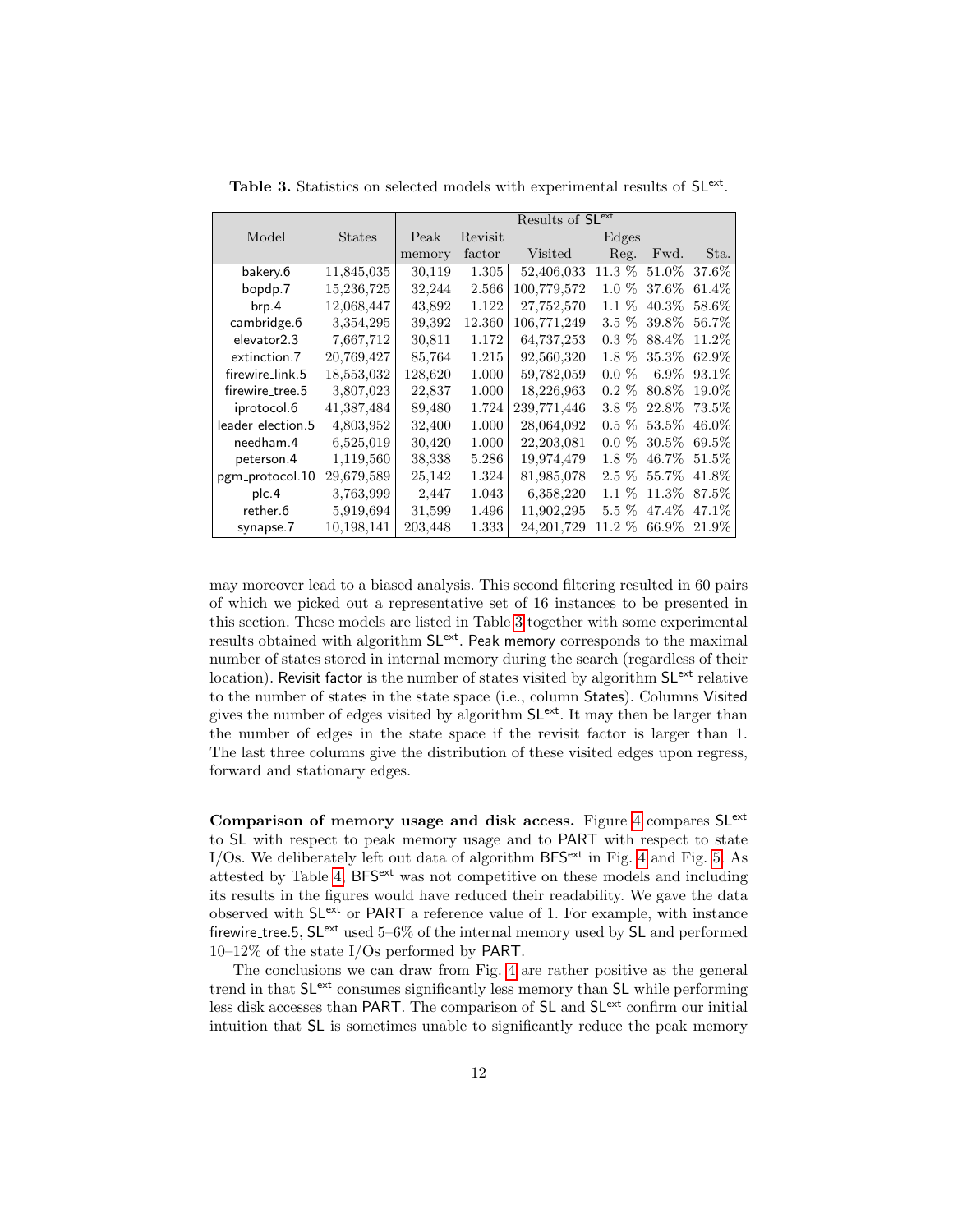

<span id="page-12-0"></span>Fig. 4. Peak memory usage of  $SL<sup>ext</sup>$  (this work) compared to SL [\[15\]](#page-17-1) and state I/Os performed by  $SL<sup>ext</sup>$  compared to PART [\[2\]](#page-16-6) on the instances of Table [3.](#page-11-0)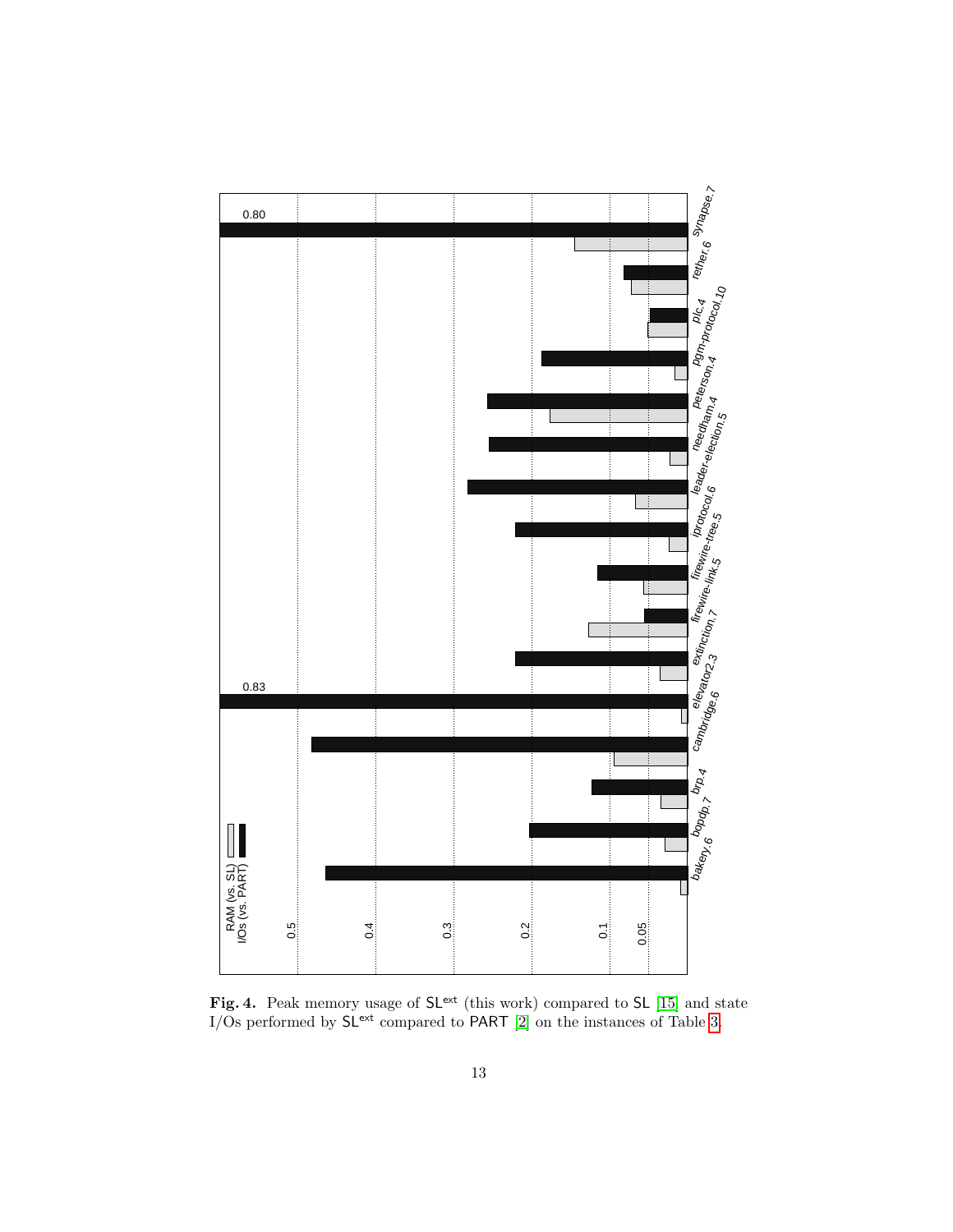usage although the progress measure used efficiently divides the state space upon multiple progress layers. Out of the 16 instances we selected, our algorithm performed a comparable number of I/Os with respect to PART on 2 instances: elevator2.3 and synapse.7. The high proportion of forward edges (that increases disk accesses performed by  $SL<sup>ext</sup>$  combined with the special shape of their state space (wide and short) which makes them especially suited for PART can explain this difference. The figure indeed attests that the shape of the graph has an impact on the disk accesses performed by the two algorithms. The advantage of SL<sup>ext</sup> over PART is more significant when the state space is long and narrow, e.g., for instances plc.4 or rether.6. If we only consider disk accesses, the performances of PART degrade for these models while SLext is insensitive to that parameter. For some models like cambrige.6 or, to a lesser extent, bopdp.7, Table [3](#page-11-0) shows that, it is likely that the relatively high amount of state I/Os performed stems from the revisit factor of algorithm  $SL<sup>ext</sup>$  (whereas PART does not revisit states).

Comparison of execution times. Figure [5](#page-14-0) gives the execution times of algorithms SL, PART and SL<sup>ext</sup> on the same instances. For each model we gave to the slowest algorithm a reference value of 1, and the execution times of the two other algorithms are expressed relatively to this one. We see a correlation between the disk accesses we previously observed and the execution times of SL<sup>ext</sup> over PART. For most instances on which SL<sup>ext</sup> performed significantly less disk accesses it outperformed PART. This is the case for instances brp.4, plc.4 or rether.6. Models firewire link.5 and firewire tree.5 go against this trend for reasons explained below. Nevertheless, the conclusions are somewhat disappointing in that the clear advantage of  $SL<sup>ext</sup>$  over PART with respect to disk accesses is less significant when it comes to execution times even though we will see below that  $SL<sup>ext</sup>$  is, on the average, faster than PART. One reason is that  $SL<sup>ext</sup>$ visits more states that PART and the visit of a state implies some non-trivial operations like the computation of enabled events and the generation of successor states. We also profiled the code of some instances, and found out that comparing states according to their progress values — operations that are not performed by  $\mathsf{PART}$  — contribute to degrade the relative performances of  $\mathsf{SL}^{\mathsf{ext}}$ . This operation is performed not only during state exploration but also during the merging of files operated for maintaining the priority queue. This explains the divergence between disk accesses and execution times for models firewire link.5 and firewire tree.5. On these two models, internal memory operations are the most time consuming operations and disk accesses play a lesser role.

Summary. We conclude this analysis with Table [4](#page-15-1) that compares  $SL<sup>ext</sup>$  to the three other algorithms we experimented with. Each cell gives for a specific parameter (Time, I/Os per state, or Memory usage) the result of a specific algorithm averaged on our 60 problem instances and with respect to  $SL<sup>ext</sup>$ . For instance, on the average of our 60 problem instances,  $SL<sup>ext</sup>$  has been 8.29 times faster than BFSext. As we previously mentioned, the table shows that BFSext is clearly not competitive with other algorithms. PART generates significantly more disk ac-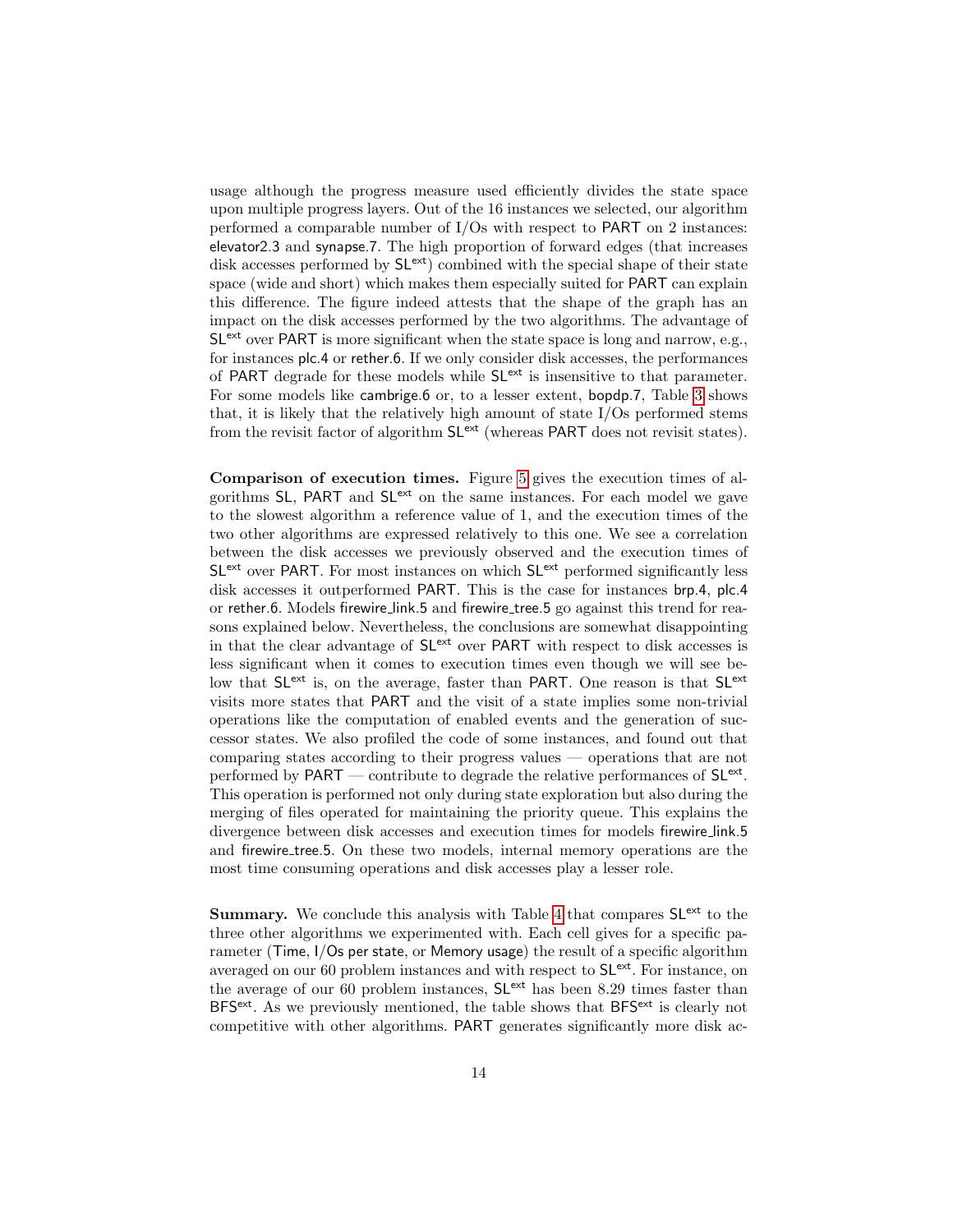

<span id="page-14-0"></span>Fig. 5. Execution times of algorithms SL [\[15\]](#page-17-1),  $\mathsf{SL}^\mathrm{ext}$  (this work) and PART [\[2\]](#page-16-6) on the instances of Table [3.](#page-11-0)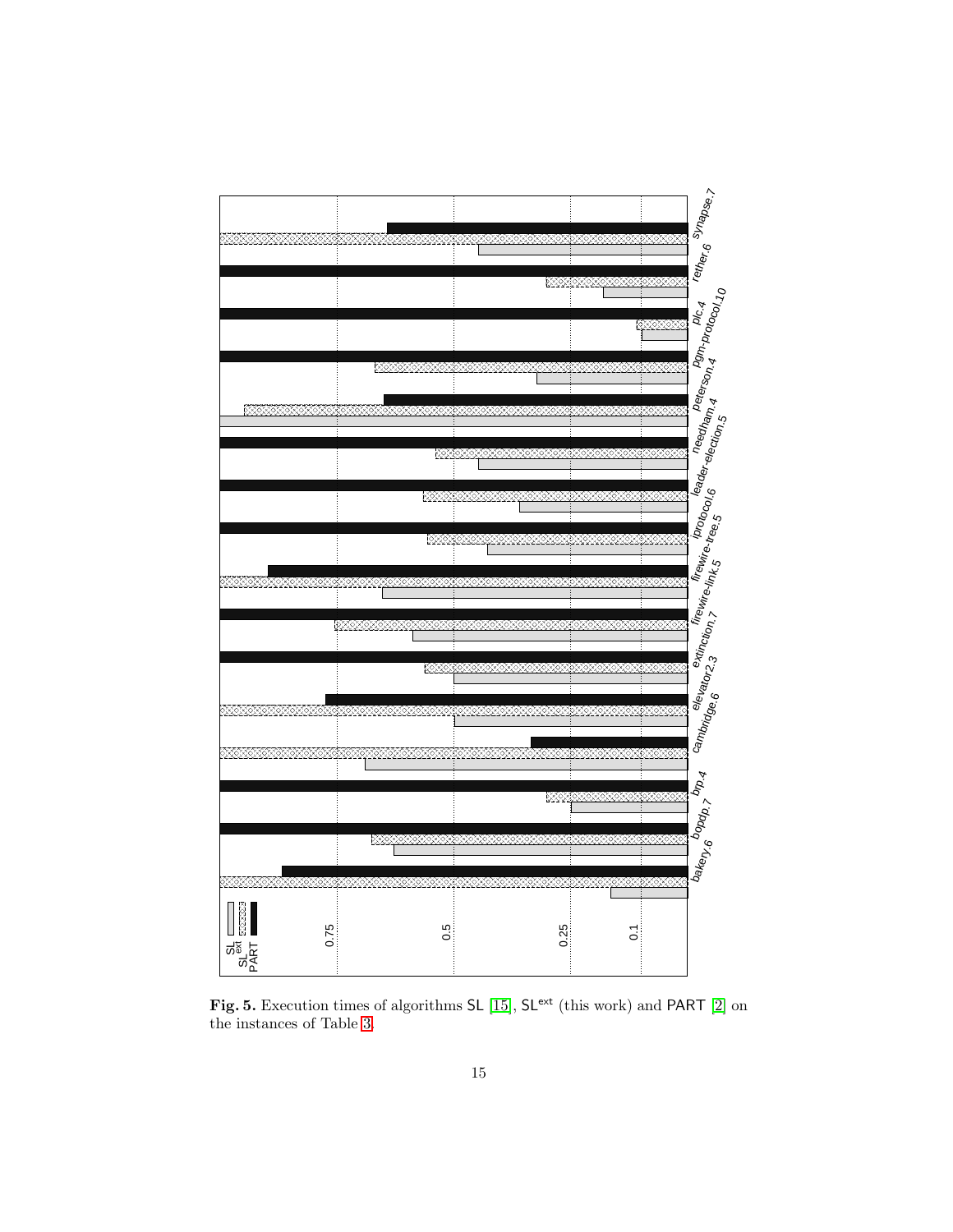cesses than SLext but the latter is only approximately twice faster than PART for the reasons given above. The table also shows that keeping the priority queue and the persistent states in external memory does not bring an intolerable increase of the run time especially if we relate the increase of the execution time to the important memory usage reduction we observe. This suggests that  $SL<sup>ext</sup>$  can be an interesting alternative when the I/O overhead of PART is too severe and SL fails to reduce peak memory usage even if the progress measure efficiently splits the state space upon multiple small layers. Figures [4](#page-12-0) and [5](#page-14-0) show that models like brp.4, plc.4 or rether.6 are good application examples for our algorithm.

<span id="page-15-1"></span>Table 4. Summary of the performances on 60 problem instances.

|                  | $C1$ ext      |                | <b>PART</b>   | BFS <sub>ext</sub> |
|------------------|---------------|----------------|---------------|--------------------|
| Time             | $\times$ 1.00 | $\times$ 0.40  | $\times$ 1.88 | $\times$ 8.29      |
| $I/Os$ per state | $\times$ 1.00 | $\times$ 0.00  | $\times$ 9.27 | $\times$ 217.50    |
| Memory usage     | $\times$ 1.00 | $\times$ 27.74 | $\times$ 1.00 | $\times$ 1.00      |

# <span id="page-15-0"></span>5 Conclusions and Future Work

In this paper we have explored the combination of the sweep-line method and the use of external memory. The key to this combination is the use of an external memory priority queue for storing states that are not in the current layer of states being processed. Using the benchmark suite of examples from the BEEM database, we have experimentally demonstrated that the combined approach significantly reduced peak memory usage (compared to the conventional RAMbased sweep-line method) and that the combination in many cases also reduces I/O operation (compared to a conventional external memory state space exploration). Furthermore, the reduction in peak memory usage comes with an acceptable run-time penalty caused by the use of the external memory priority queue. An important property of the combined approach is that it is compatible with all existing sweep-line based model checking algorithms as none of these rely on a particular implementation of the progress priority queue. It can therefore be used in the context of safety model checking [\[15\]](#page-17-1) or LTL model checking [\[9\]](#page-16-11).

With the use of an external memory priority queue our experiments demonstrate that we are able to unleash more of the potential of the sweep-line method and that reduction in peak memory usage can be significant. A follow-up research question is therefore whether the sweep-line method has more potential memory reduction that can be leveraged, i.e., how close are the provided progress measures in terms of being optimal? For progress measures that are monotonic, the size of the largest strongly connected component is a lower bound on the reduction that can be obtained since all states belonging to a strongly connected component must have the same progress measure. For non-monotonic progress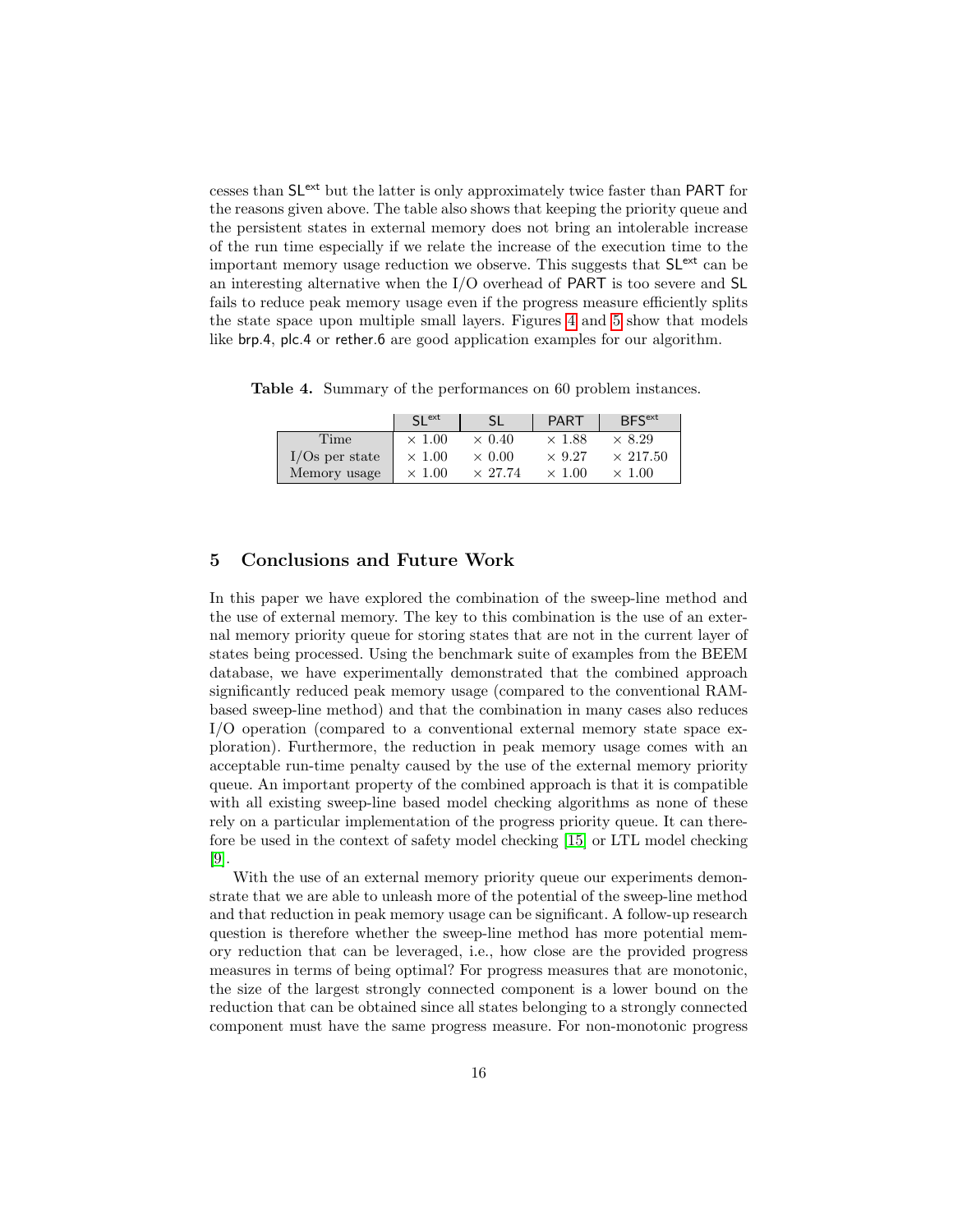measures it is less obvious how to compute a good lower bound since the presence of regress edges must also be taken into account, and since optimality now needs to take into account both space (peak memory usage) and time (due to re-exploration caused by regress edges). Computing optimal progress measure hence remains an open and highly relevant aspect to explore as part of future work.

We also observe that for preserving termination, it is only required that persistent states are identified during a sweep, put in a separate set, and ignored by the current sweep. The sweep-line can hence move backward and forward, as long as regress edges are taken care of, the sweep-line will eventually converge and the sweep will terminate. This means that any form of queue can theoretically be used although a "strict" priority queue ensures that a sweep cannot revisit states. Starting from this observation, another research direction is thus to evaluate whether relaxing the priority queue requirements can further help reduce disk accesses. This can naturally come at the cost of state revisits meaning that a tradeoff would thus have to be made.

# References

- <span id="page-16-8"></span>1. A. Aggarwal and J.S. Vitter. The Input/Output Complexity of Sorting and Related Problems. Commun. ACM, 31(9):1116–1127, 1988.
- <span id="page-16-6"></span>2. T. Bao and M. Jones. Time-Efficient Model Checking with Magnetic Disk. In TACAS'2005, volume 3440 of LNCS, pages 526–540. Springer, 2005.
- <span id="page-16-0"></span>3. G. Behrmann, K.G. Larsen, and R. Pelánek. To Store or Not to Store. In CAV, volume 2725 of LNCS, pages 433–445. Springer, 2003.
- <span id="page-16-7"></span>4. K. Brengel, A. Crauser, P. Ferragina, and U. Meyer. An Experimental Study of Priority Queues in External Memory. In WAE'1999, volume 1668 of LNCS, pages 346–360. Springer, 1999.
- <span id="page-16-1"></span>5. S. Christensen, L.M. Kristensen, and T. Mailund. A Sweep-Line Method for State Space Exploration. In TACAS, volume 2031 of LNCS, pages 450–464. Springer, 2001.
- <span id="page-16-5"></span>6. D.L. Dill and U. Stern. Using Magnetic Disk Instead of Main Memory in the Murφ Verifier. In CAV'1998, volume 1427 of LNCS, pages 172–183. Springer, 1998.
- <span id="page-16-10"></span>7. S. Evangelista and L. M. Kristensen. Dynamic state space partitioning for external memory state space exploration. Science of Computer Programming,  $0(0)$ :-, 2011.
- <span id="page-16-9"></span>8. S. Evangelista and L.M. Kristensen. Search-Order Independent State Caching. Transactions on Petri Nets and Other Models of Concurrency IV, 6550:21–41, 2010.
- <span id="page-16-11"></span>9. S. Evangelista and L.M. Kristensen. Hybrid On-the-fly LTL Model Checking with the Sweep-Line Method. In Petri Nets, volume ??? of LNCS, page ??? Springer, 2012. To appear.
- <span id="page-16-2"></span>10. G. E. Gallasch, J. Billington, S. Vanit-Anunchai, and L.M. Kristensen. Checking Safety Properties On-the-fly with the Sweep-Line Method. STTT, 9(3-4):371–392, 2007.
- <span id="page-16-3"></span>11. G.E. Gallasch, B. Han, and J. Billington. Sweep-Line Analysis of TCP Connection Management. In ICFEM, volume 3785 of LNCS, pages 156–172. Springer, 2005.
- <span id="page-16-4"></span>12. G.E. Gallasch, C. Ouyang, J. Billington, and L.M. Kristensen. Experimenting with Progress Mappings for the Sweep-Line Analysis of the Internet Open Trading Protocol. In CPN, pages 19–38, 2004.